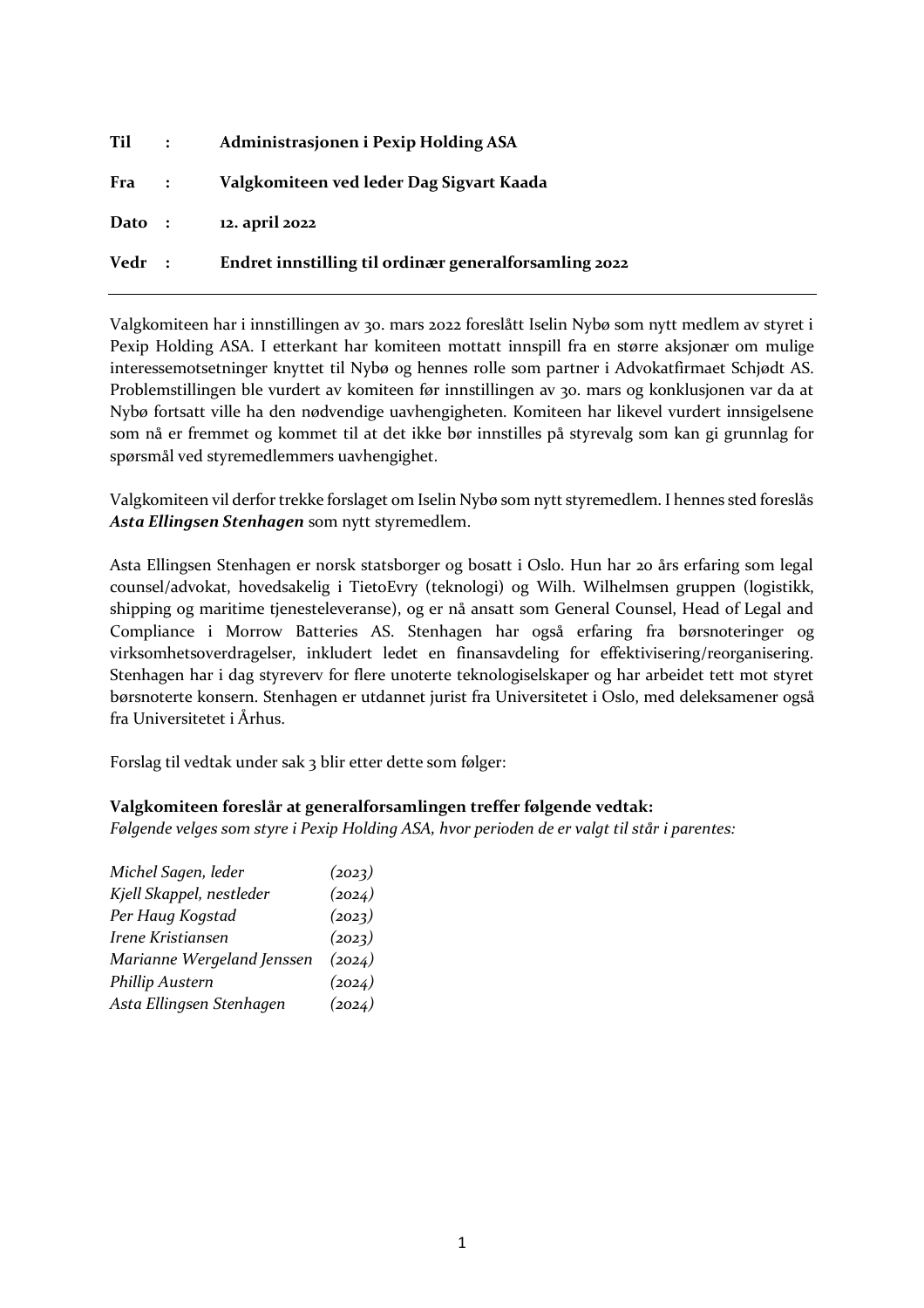| $\mathbf{To}$ : | The administration of Pexip Holding ASA                                                    |
|-----------------|--------------------------------------------------------------------------------------------|
| From :          | Chair of the nomination committee, Dag Sigvart Kaada                                       |
| Date :          | 12 April 2022                                                                              |
| Subject:        | Amended recommendation from the nomination committee to the annual<br>general meeting 2022 |

The nomination committee has in its recommendation of 30 March 2022 proposed Iselin Nybø as a new member of the board of directors of Pexip Holding ASA. After submitting the recommendation, a larger shareholder has questioned whether there may be potential conflicts of interest relating to Nybø's role as a partner with Advokatfirmaet Schjødt AS. The potential issue was considered by the committee before submitting the 30 March 2022 proposal with the conclusion that Nybø would have the required independence. The committee has reconsidered the issue based on the comments made and concluded that the proposal regarding board composition should not give raise to questions regarding the independence of directors.

The nomination committee will as such withdraw the proposal for Iselin Nybø as a new member of the board of directors. Instead the committee will recommend *Asta Ellingsen Stenhagen* as a new director.

Asta Ellingsen Stenhagen is a Norwegian citizen residing in Oslo. She has more than 20 years experience as legal counsel, mainly in TietoEvry (technology) and the Wilh. Wilhelmsen group (logistics, shipping and maritime services), and is currently holding the position as General Counsel, Head of Legal and Compliance in Morrow Batteries AS. Stenhagen also has experience from IPOs and transactions, and has been head of a finance department for restructuring. Stenhagen currently serves as a director for several unlisted technology companies and has worked closely with the boards of listed groups. By education, Stenhagen holds a law degree from the University of Oslo, with additional degrees from the University of Århus.

Proposed resolution under Item 3 will then be as follows:

## **The nomination committee proposes that the general meeting resolves the following:**

*The following are elected as the board of directors of Pexip Holding ASA, where the parenthesis indicates the period each member is elected for:*

| Michel Sagen, Chair        | (2023) |
|----------------------------|--------|
| Kjell Skappel, Vice Chair  | (2024) |
| Per Haug Kogstad           | (2023) |
| Irene Kristiansen          | (2023) |
| Marianne Wergeland Jenssen | (2024) |
| Phillip Austern            | (2024) |
| Asta Ellingsen Stenhagen   | (2024) |